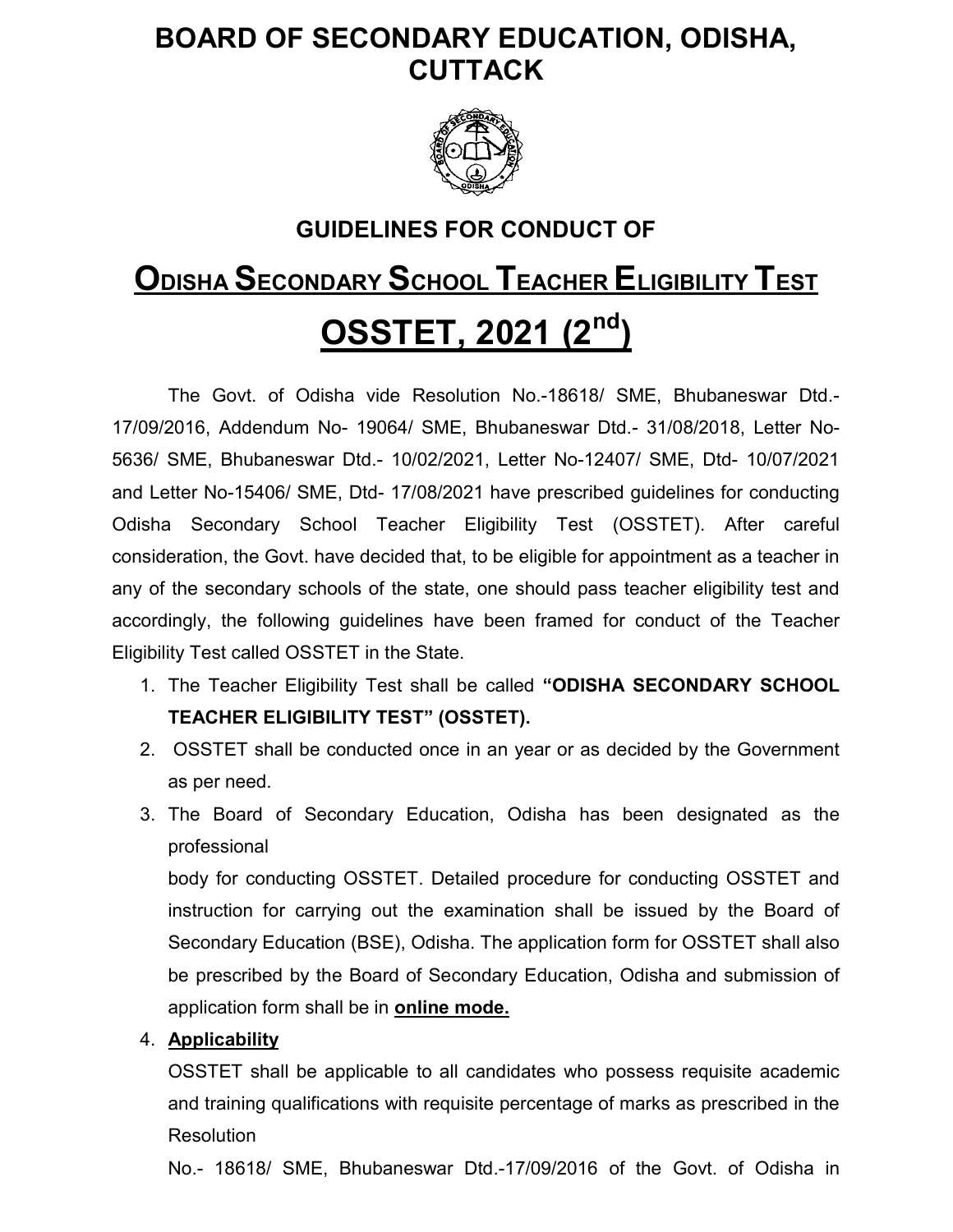Department of School & Mass Education, or are in the process of acquiring the requisite training qualification (in the final year of Training Course or appearing / have appeared in the training examination but results not published) as on the date of publication of the advertisement for the OSSTET and desire to become teachers in Secondary Schools i.e Govt./ Aided/ Recognised Unaided Secondary Schools in the State of Odisha.

# 5. Eligibility

# A. General Eligibility

He or she must be a citizen of India.

# B. Ability to Read and Write Odia.

The candidate must be able to read and write in Odia. Any one of the following qualification will be taken into consideration to ascertain this ability of the candidate.

- (a) He/ she must have passed HSC Examination conducted by Board of Secondary Education, Odisha or an equivalent examination conducted by any other State Board or Central Board (like CBSE, ICSE) with Odia as a language subject i.e. First/ Second or Third Language.
- (b) He/ She must have passed +2/ Higher Secondary Examination conducted by Council of Higher Secondary Education, Odisha with Odia as an examinable subject.
- (c) He must have passed Odia Examination of HSC/  $10<sup>th</sup>$  Standard Single Subject Examination conduct by the B.S.E., Odisha.

In case the candidate desire to be language teacher like Hindi/ Classical Teachers (Sanskrit/ Telgu/ Urdu), passing Odia Examination of 07 $^{\rm th}$  / 08 $^{\rm th}$ Standard conducted by B.S.E., Odisha shall be allowed.

# C. Requisite Academic and Professional Qualification

The examination will be conducted in two different parts for the prospective teachers in two different categories such as :-

Category I :- Education Teachers (Trained Graduate Teachers in Science/ Arts, Hindi/ Classical Teacher (Sanskrit/ Urdu/ Telgu).

**Category II :- Physical Education Teacher.** 

The requisite academic and professional qualification for admission to the OSSTET for these two categories are mentioned in the schedule/ table below :-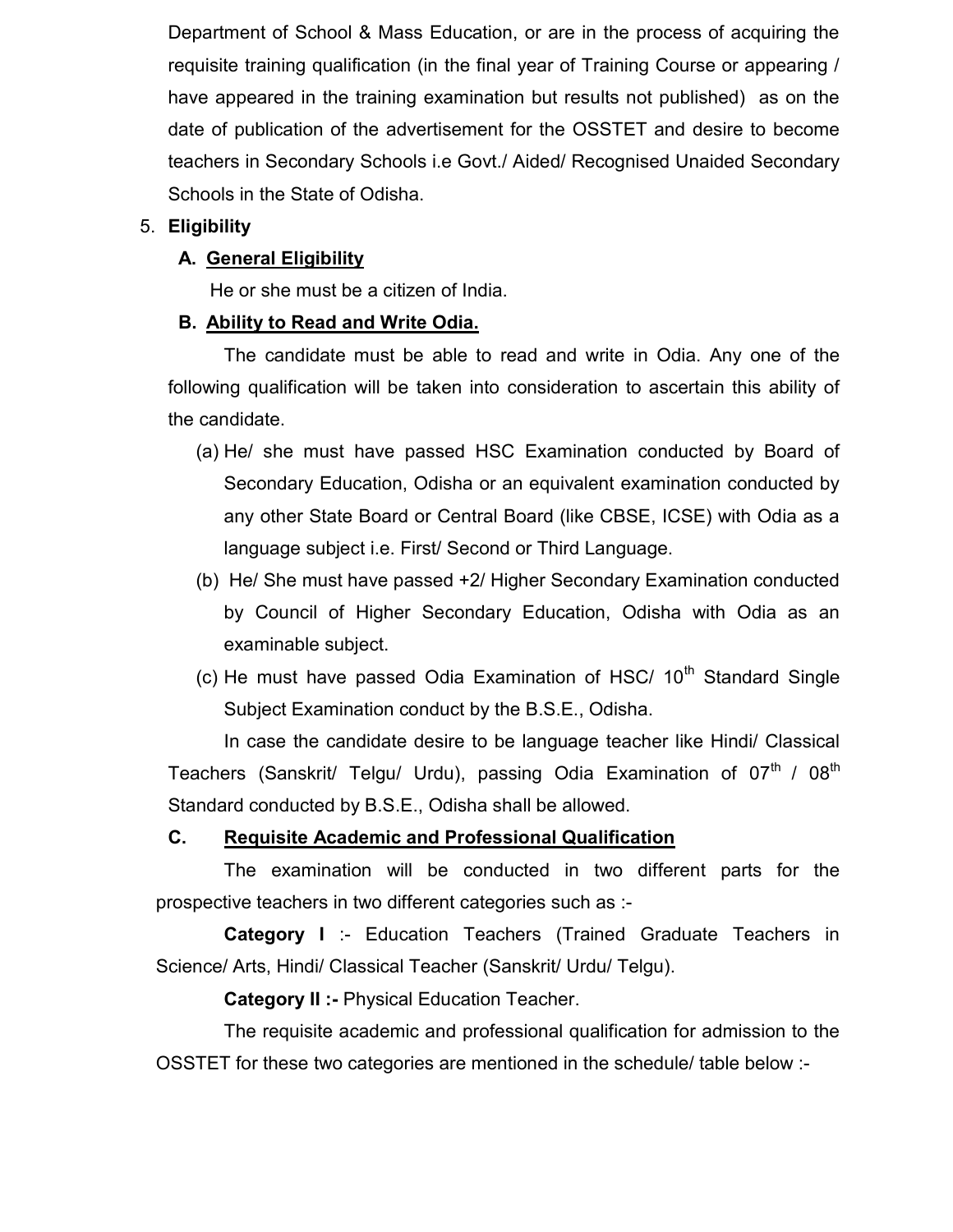| <b>SI</b><br>No. | Category | Subject/ Stream         | <b>Academic and Professional qualification</b>                                                                                                                                                                                                                                                                                                       |  |  |
|------------------|----------|-------------------------|------------------------------------------------------------------------------------------------------------------------------------------------------------------------------------------------------------------------------------------------------------------------------------------------------------------------------------------------------|--|--|
| 1                |          | <b>Trained</b>          | Bachelor's Degree in Arts/ Commerce/Shastri (Sanskrit) Degree with<br>1.                                                                                                                                                                                                                                                                             |  |  |
|                  |          | <b>Graduate Arts</b>    | two school subjects as Honours/ Elective / Pass/ Optional/                                                                                                                                                                                                                                                                                           |  |  |
|                  |          |                         | (list of school subjects at annexure-I) from a<br>Compulsory                                                                                                                                                                                                                                                                                         |  |  |
|                  |          |                         | recognised university having 50% marks in aggregate (45% for SC/                                                                                                                                                                                                                                                                                     |  |  |
|                  |          |                         | ST/ PH/ SEBC candidates)                                                                                                                                                                                                                                                                                                                             |  |  |
|                  |          |                         | <b>AND</b>                                                                                                                                                                                                                                                                                                                                           |  |  |
|                  |          |                         | Bachelor in Education (B.Ed)/ 3 year integrated B.Ed.- M.Ed course                                                                                                                                                                                                                                                                                   |  |  |
|                  |          |                         | from a NCTE Recognised Institution.                                                                                                                                                                                                                                                                                                                  |  |  |
|                  |          |                         | <b>OR</b>                                                                                                                                                                                                                                                                                                                                            |  |  |
|                  |          |                         | 2.<br>Four year integrated B.A.B.Ed from NCTE recognised Institution                                                                                                                                                                                                                                                                                 |  |  |
|                  |          |                         | with two school subjects as Honours/ Elective / Pass/ Optional/                                                                                                                                                                                                                                                                                      |  |  |
|                  |          |                         | Compulsory (list of school subjects at annexure-I) having 50%                                                                                                                                                                                                                                                                                        |  |  |
|                  |          |                         | marks in aggregate (45% for SC/ ST /PH / SEBC candidates).                                                                                                                                                                                                                                                                                           |  |  |
| $\mathbf{2}$     |          | <b>Trained</b>          | Bachelor's Degree in science / B.Tech / B.E.D Degree with two<br>1.                                                                                                                                                                                                                                                                                  |  |  |
|                  |          | Graduate                | schools subject as Honours/ Elective / Pass/ Optional (list of school                                                                                                                                                                                                                                                                                |  |  |
|                  |          | (PCM/<br><b>Science</b> | subjects at annexure-I) from a recognised university having 50%                                                                                                                                                                                                                                                                                      |  |  |
|                  |          | CBZ)                    | marks in aggregate (45% for SC/ ST /PH / SEBC candidates).                                                                                                                                                                                                                                                                                           |  |  |
|                  |          |                         | <b>AND</b>                                                                                                                                                                                                                                                                                                                                           |  |  |
|                  |          |                         | Bachelor in Education (B.Ed)/ 3 year integrated B.Ed.- M.Ed course                                                                                                                                                                                                                                                                                   |  |  |
|                  |          |                         | from a NCTE Recognised Institution.                                                                                                                                                                                                                                                                                                                  |  |  |
|                  |          |                         | <b>OR</b>                                                                                                                                                                                                                                                                                                                                            |  |  |
|                  |          |                         | Four year integrated B.Sc.B.Ed from a NCTE Recognised Institution<br>2.<br>with two school subjects as Honours/ Elective / Pass/ Optional (list                                                                                                                                                                                                      |  |  |
|                  |          |                         | of school subjects at annexure-I) having 50% marks in aggregate                                                                                                                                                                                                                                                                                      |  |  |
|                  |          |                         | (45% for SC/ ST/ PH/ SEBC candidates).                                                                                                                                                                                                                                                                                                               |  |  |
| 3                |          | <b>Hindi Teacher</b>    | Bachelor's degree from a recognised University with Hindi as one of<br>1.                                                                                                                                                                                                                                                                            |  |  |
|                  |          |                         | the Honours/ Elective/ Optional/ Pass subject with minimum 50%                                                                                                                                                                                                                                                                                       |  |  |
|                  |          |                         | marks in aggregate (45% for SC/ ST/ PH/ SEBC candidates.)                                                                                                                                                                                                                                                                                            |  |  |
|                  |          |                         | <b>AND</b>                                                                                                                                                                                                                                                                                                                                           |  |  |
|                  |          |                         | Any one of the following training qualifications.                                                                                                                                                                                                                                                                                                    |  |  |
|                  |          |                         | Hindi Sikshyan Parangat from Kendriya Hindi Sansthan, Agra.<br>a)                                                                                                                                                                                                                                                                                    |  |  |
|                  |          |                         | B.H.Ed. a course prescribed by NCTE, from a recognized<br>b).                                                                                                                                                                                                                                                                                        |  |  |
|                  |          |                         | University/ Institution.<br>B.Ed in Hindi, a course prescribed by NCTE, from Dakhin                                                                                                                                                                                                                                                                  |  |  |
|                  |          |                         | C)                                                                                                                                                                                                                                                                                                                                                   |  |  |
|                  |          |                         | <b>Bharat</b>                                                                                                                                                                                                                                                                                                                                        |  |  |
|                  |          |                         | Hindi Prachar Sabha, Madras.<br><b>OR</b>                                                                                                                                                                                                                                                                                                            |  |  |
|                  |          |                         | Bachelor's Degree from a recognised University with minimum 50%                                                                                                                                                                                                                                                                                      |  |  |
|                  |          |                         | 2.<br>marks in aggregate (45% for SC/ ST/ PH/ SEBC candidates)                                                                                                                                                                                                                                                                                       |  |  |
|                  |          |                         | <b>WITH</b>                                                                                                                                                                                                                                                                                                                                          |  |  |
|                  |          |                         | One of the following qualifications :<br>Rastrabhasa Ratna from Rastrabhasa Prachar Samiti, Wardha,<br>a)<br>Shastri (Hindi) from Orissa Rastrabhasa Parisad, Puri.<br>b)<br>Snataka (Acquired by June -2005, the date up to which the<br>C)<br>temporary recognition has been granted) from Hindi Sikshya<br>Samiti, Odisha, Cuttack.<br><b>AND</b> |  |  |
|                  |          |                         | One of the following Training qualifications;                                                                                                                                                                                                                                                                                                        |  |  |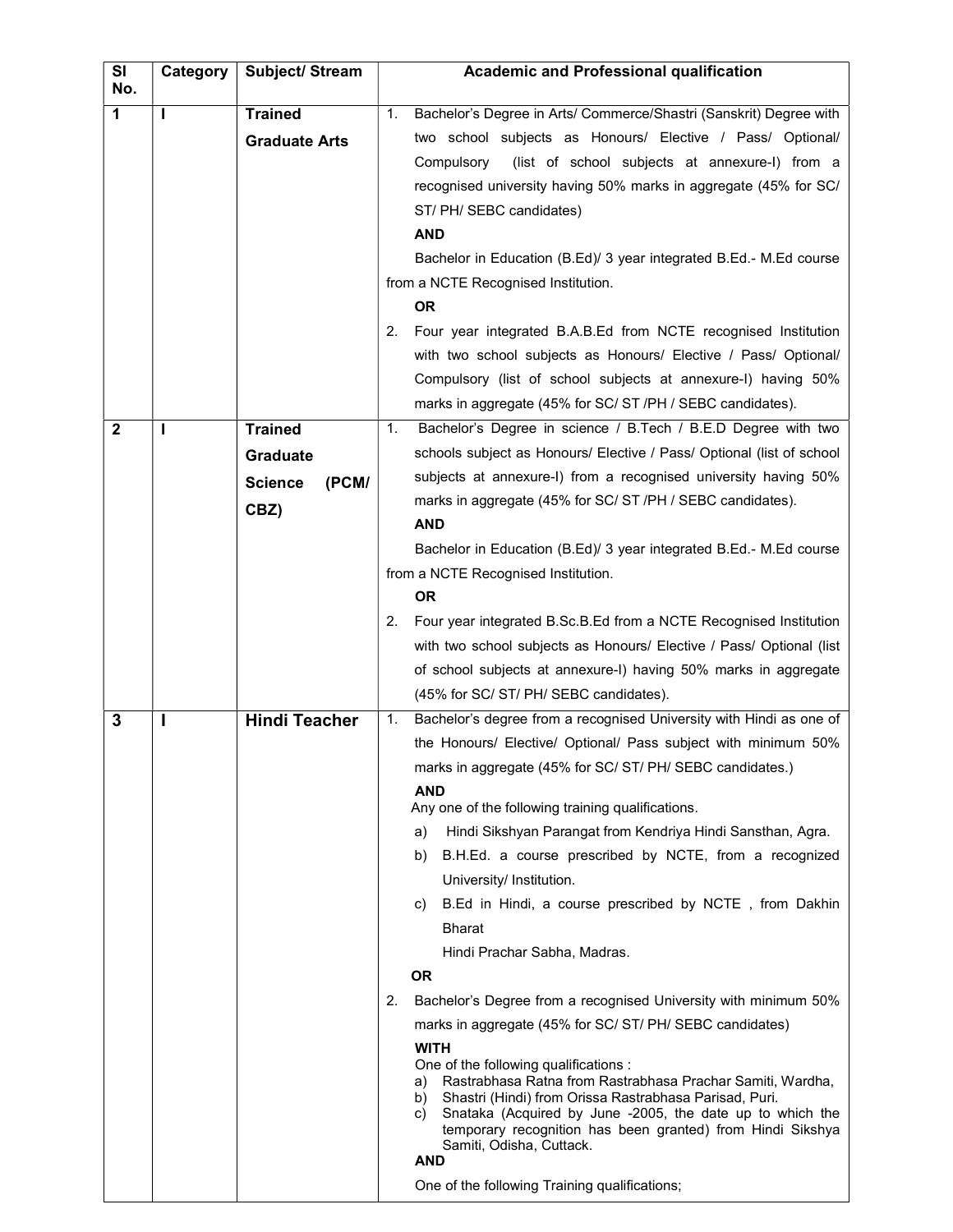|                |               |                       | Hindi Sikshyan Parangat from Kendriya Hindi Sansthan, Agra.<br>a)                                      |  |  |  |  |
|----------------|---------------|-----------------------|--------------------------------------------------------------------------------------------------------|--|--|--|--|
|                |               |                       | B.H.Ed. a course prescribed by NCTE, from a recognized<br>b)                                           |  |  |  |  |
|                |               |                       | University/ Institution.                                                                               |  |  |  |  |
|                |               |                       | B.Ed in Hindi, a course prescribed by NCTE, from Dakhin<br>C)                                          |  |  |  |  |
|                |               |                       | Bharat Hindi Prachar Sabha, Madras                                                                     |  |  |  |  |
| 4              |               | <b>Classical</b>      | Bachelor's Degree with Sanskrit as one of the Honours/ Elective /<br>1.                                |  |  |  |  |
|                |               | <b>Teacher</b>        | Optional/ Pass subject from a recognised university with minimum                                       |  |  |  |  |
|                |               | (Sanskrit)            | 50% marks in aggregate (45% for SC/ ST/ PH/ SEBC Candidates)                                           |  |  |  |  |
|                |               |                       | <b>AND</b>                                                                                             |  |  |  |  |
|                |               |                       | Sikshya Shastri (Sanskrit), a course prescribed by NCTE, from a                                        |  |  |  |  |
|                |               |                       | Recognised University/ Institution.                                                                    |  |  |  |  |
|                |               |                       | <b>OR</b>                                                                                              |  |  |  |  |
|                |               |                       | 2.<br>Shastri (Sanskrit) with minimum 50% marks in aggregate (45% for                                  |  |  |  |  |
|                |               |                       | SC/ ST/ PH/ SEBC candidates) from a recognized university                                              |  |  |  |  |
|                |               |                       | <b>AND</b>                                                                                             |  |  |  |  |
|                |               |                       | Sikshya Shastri (Sanskrit), a course prescribed by NCTE, from a<br>Recognised University/ Institution. |  |  |  |  |
| 5              |               | <b>Classical</b>      | Alim with 50% marks in aggregate (45% for PH candidates).<br>1.                                        |  |  |  |  |
|                |               | <b>Teacher (Urdu)</b> | <b>AND</b>                                                                                             |  |  |  |  |
|                |               |                       | B.Ed./ Urdu B.Ed. from a NCTE Recognised University/                                                   |  |  |  |  |
|                |               |                       | Institution.                                                                                           |  |  |  |  |
|                |               |                       | <b>OR</b>                                                                                              |  |  |  |  |
|                |               |                       | B.A. (Persian) WITH 50% marks in aggregate (45% PH<br>2.                                               |  |  |  |  |
|                |               |                       | Candidates)                                                                                            |  |  |  |  |
|                |               |                       | <b>AND</b>                                                                                             |  |  |  |  |
|                |               |                       | B.Ed./ Urdu B.Ed. from a NCTE Recognised University/                                                   |  |  |  |  |
|                |               |                       | Institution.                                                                                           |  |  |  |  |
| 6.             |               | <b>Classical</b>      | Bachelor's Degree in Arts having Telgu as subject with minimum<br>1.                                   |  |  |  |  |
|                |               | <b>Teacher</b>        | 50% marks in aggregate (45% for SC/ ST/ PH/ SEBC) candidates)                                          |  |  |  |  |
|                |               | (Telgu)               | AND                                                                                                    |  |  |  |  |
|                |               |                       | Telgu B. Ed. from a University / Institution recognized by NCTE.                                       |  |  |  |  |
| $\overline{7}$ | $\mathbf{II}$ | <b>Physical</b>       | +2 or its equivalent examination from a recognized institution with<br>1.                              |  |  |  |  |
|                |               | <b>Education</b>      | minimum 50% marks in aggregate (45% for SC/ ST/ PH/ SEBC)                                              |  |  |  |  |
|                |               | <b>Teacher</b>        | candidates).                                                                                           |  |  |  |  |
|                |               |                       | <b>AND</b>                                                                                             |  |  |  |  |
|                |               |                       | 2.<br>C.P.Ed./ B.P.Ed./ M.P.Ed. From a recognized Board/ University.                                   |  |  |  |  |

"Provided that candidates who are in the process of acquiring the requisite training qualification i.e. are in the final year of Training Course or are appearing/ have appeared in the Training Examination but results not published, as mentioned in the above Table as on the date of publication of the Advertisement for the OSSTET are also eligible to appear the Test provided they satisfy all other eligibility conditions laid down in this resolution."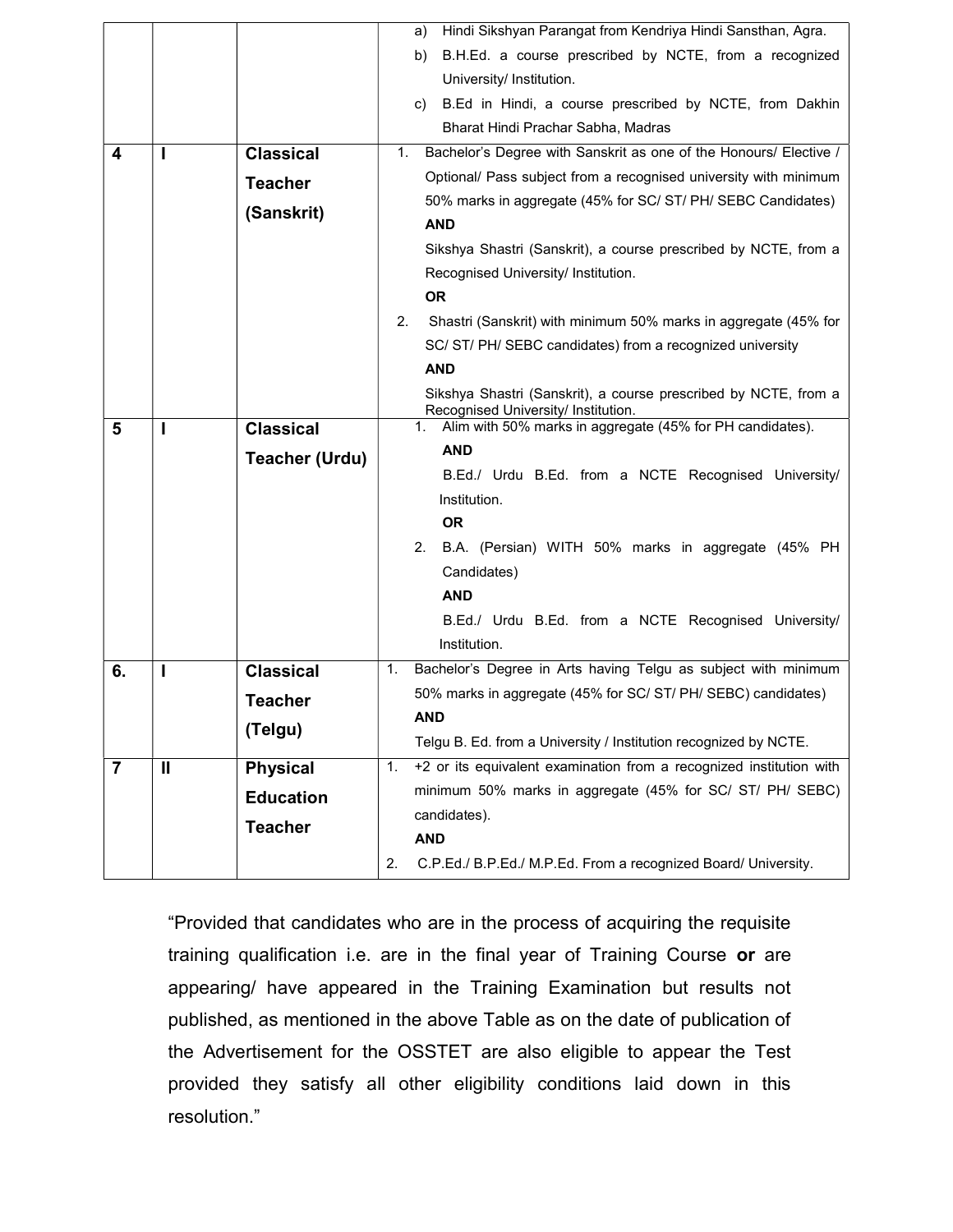# 6. The Examination

- I. There shall be two papers of the OSSTET viz **Paper-I** and **Paper-II**.
	- a) Persons having requisite academic and training qualifications as per **Category-I** have to appear in **Paper –I** of the Examination.
	- b) Persons having requisite academic and training qualification as per **Category–II** have to appear in **Paper-II** of the examination.
- II. The Duration of the Test in each paper shall be 2 hours and 30 minutes.
- III. All questions will be Multiple Choice Question (MCQ) each carrying one mark with four alternatives out of which one is correct.
- IV. There shall be Four Sections in each paper.
- V. In section-I, Language I, Odia shall be compulsory for all categories of posts.
- VI. In section-II, Language II, English shall be compulsory for all categories of posts.
- VII. In section-III, under stream TGT (Arts) and TGT (Science for both PCM & CBZ), the questions shall be in English. The questions in other streams like Classical Teacher (Sanskrit/ Telgu/ Urdu) and Hindi Teacher shall be in respective languages/ scripts.
- VIII. The questions in Section III for Paper-II (Category-II- Physical Education Teacher) shall be from the contents of C.P.Ed and B.P.Ed. Course and shall be in English.
- IX. In Section-IV the questions in Child Development, Pedagogy, School Management and Evaluation shall be in English and Compulsory for both the categories.
- X. There shall be no negative marking.

# 7. Qualifying Marks

The minimum pass mark in each paper is 60%. A person securing 60% or more in each paper shall be considered to have qualified OSSTET. In case of SC/ ST/ PH/ SEBC candidates the minimum pass mark shall be 50%.

# 8. Issue of Certificate and Mark Sheet

 Successful candidates shall be awarded OSSTET Pass Certificate by the B.S.E., Odisha.

# 9. Validity of OSSTET Certificate

 The OSSTET Pass Certificate shall remain valid till the candidate reaches the upper age limit prescribed for recruitment of teachers as per rules or executive instructions prescribed by the Govt. from time to time.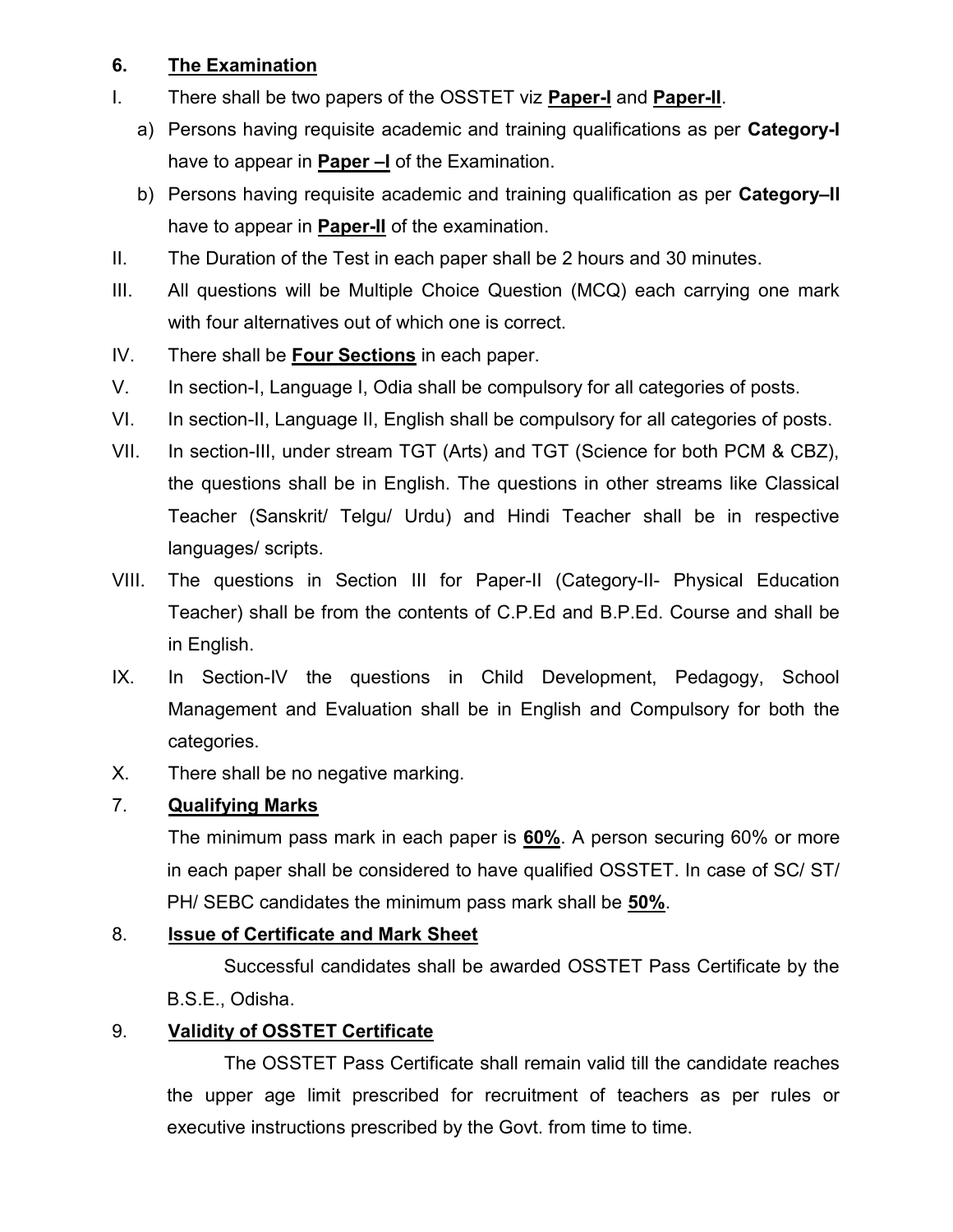#### 10. Number of Chances

 There shall be no restriction on the number of attempts a person can take for acquiring OSSTET Pass certificate.

### 11. Weightage

 The weightage of OSSTET scores in the recruitment process may be decided by the Government from time to time while prescribing the eligibility conditions for recruitment.

## 12. Qualifying OSSTET - Only an eligibility

 Qualifying the OSSTET would not confer a right on any person for recruitment/ employment in any of the Govt. or Govt. Aided schools and it may be treated as one of the essential eligibility criteria for appointment. The eligibility for recruitment shall be determined by the concerned recruiting agency/ appointing authority on the basis of all eligibility conditions prescribed by Govt. from time to time.

# 13. Conduct of OSSTET Examination.

 The examination shall be conducted by the Board of Secondary Education, Odisha. Detailed guidelines for conduct of examination including nature and standard of question, selection of examination centres, format of application form, fee structure, valuation of answer sheets, declaration of results, issue of pass certificates etc shall be framed by the Board of Secondary Education, Odisha.

### 14. Syllabus.

 The detail syllabus for subject of both the papers of OSSTET have been prepared by the Director, TE and SCERT, Odisha in consultation with BSE, Odisha and is available in the websites www.bseodisha.ac.in & www.bseodisha.nic.in of B.S.E., Odisha.

## 15. Scheme

 The scheme of examination for OSSTET has been annexed to this guideline at Annexure-II.

### 16. Disputes.

 All disputes pertaining to the conduct of OSSTET examination shall be subject to jurisdiction of BSE, Odisha.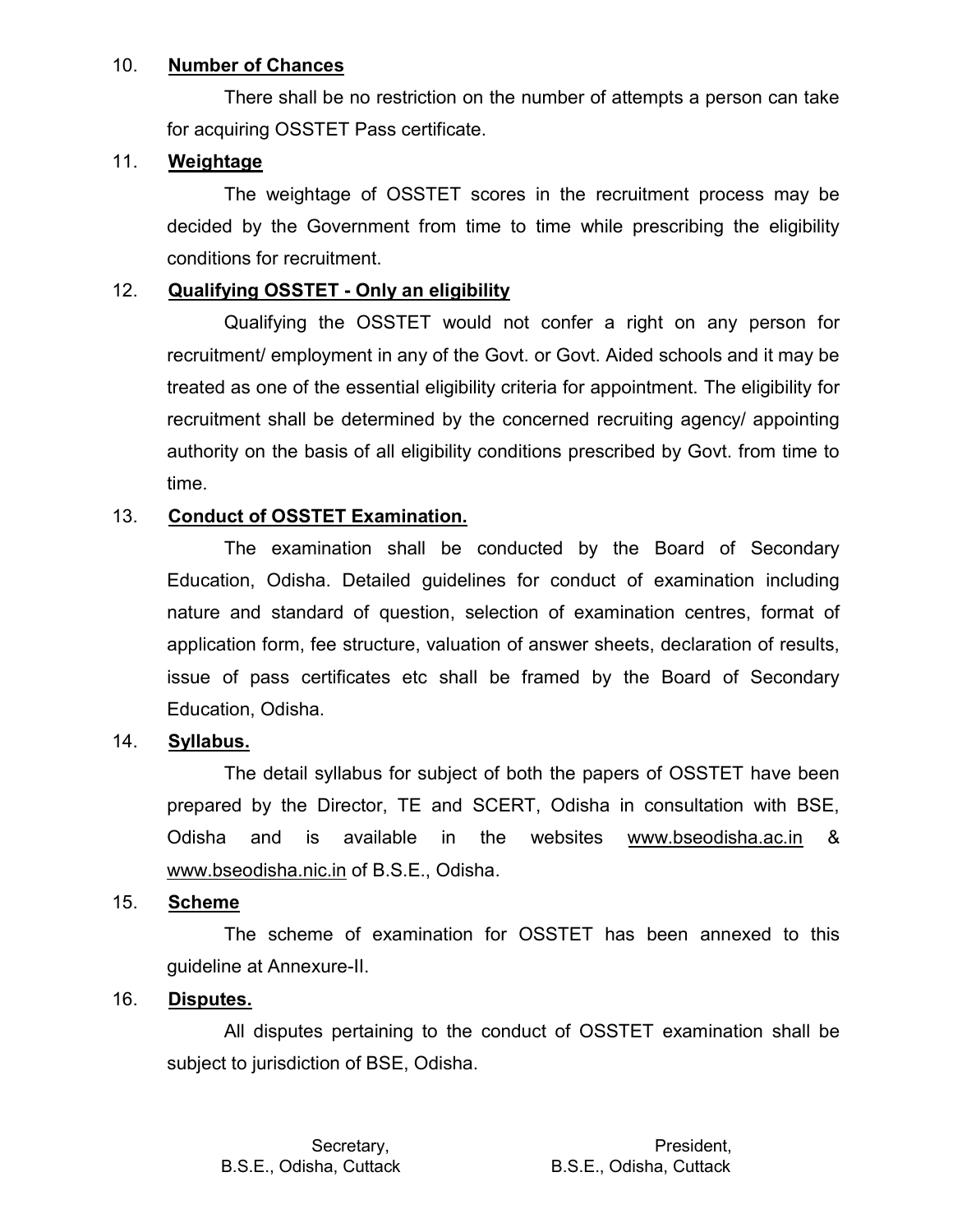# School Subjects for TGT Arts & TGT Science

"The science Graduate candidates should have passed with two school subjects as the following:-

a) Trained Science Graduate (PCM) – Physics, Chemistry, Mathematics

b) Trained Science Graduate (CBZ)- Chemistry, Botany, Zoology, Biology

The Arts Graduate candidates should have passed with two school subjects as the following:-

English, Odia, Hindi, Sanskrit, History, Geography, Economics, Political Science, Indian Economy, Landmarks in Indian History, Indian Geography, Indian Polity".